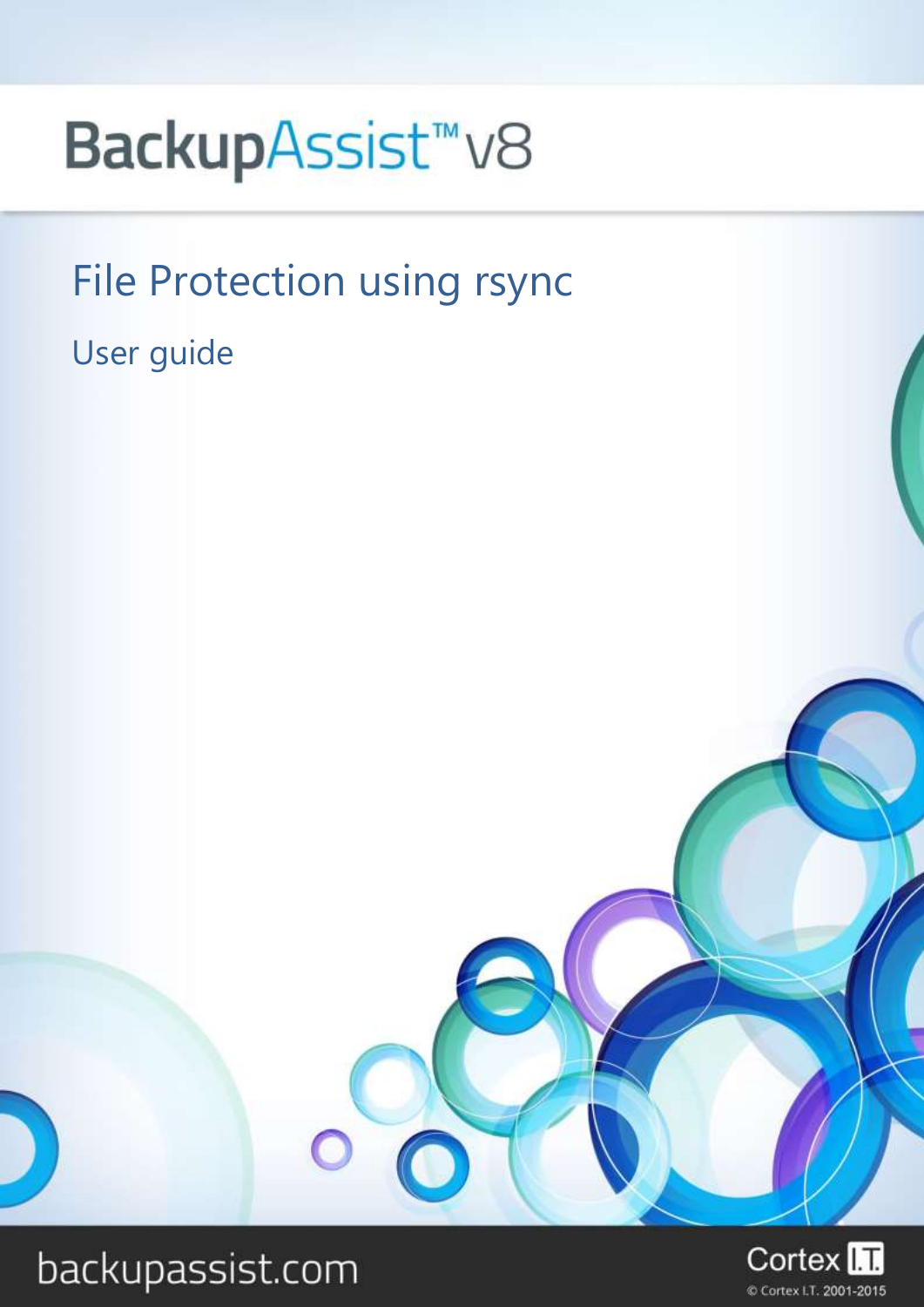# **Contents**

| 1. |  |
|----|--|
|    |  |
|    |  |
|    |  |
| 2. |  |
| 3. |  |
| 4. |  |
| 5. |  |
|    |  |
|    |  |
|    |  |
| 6. |  |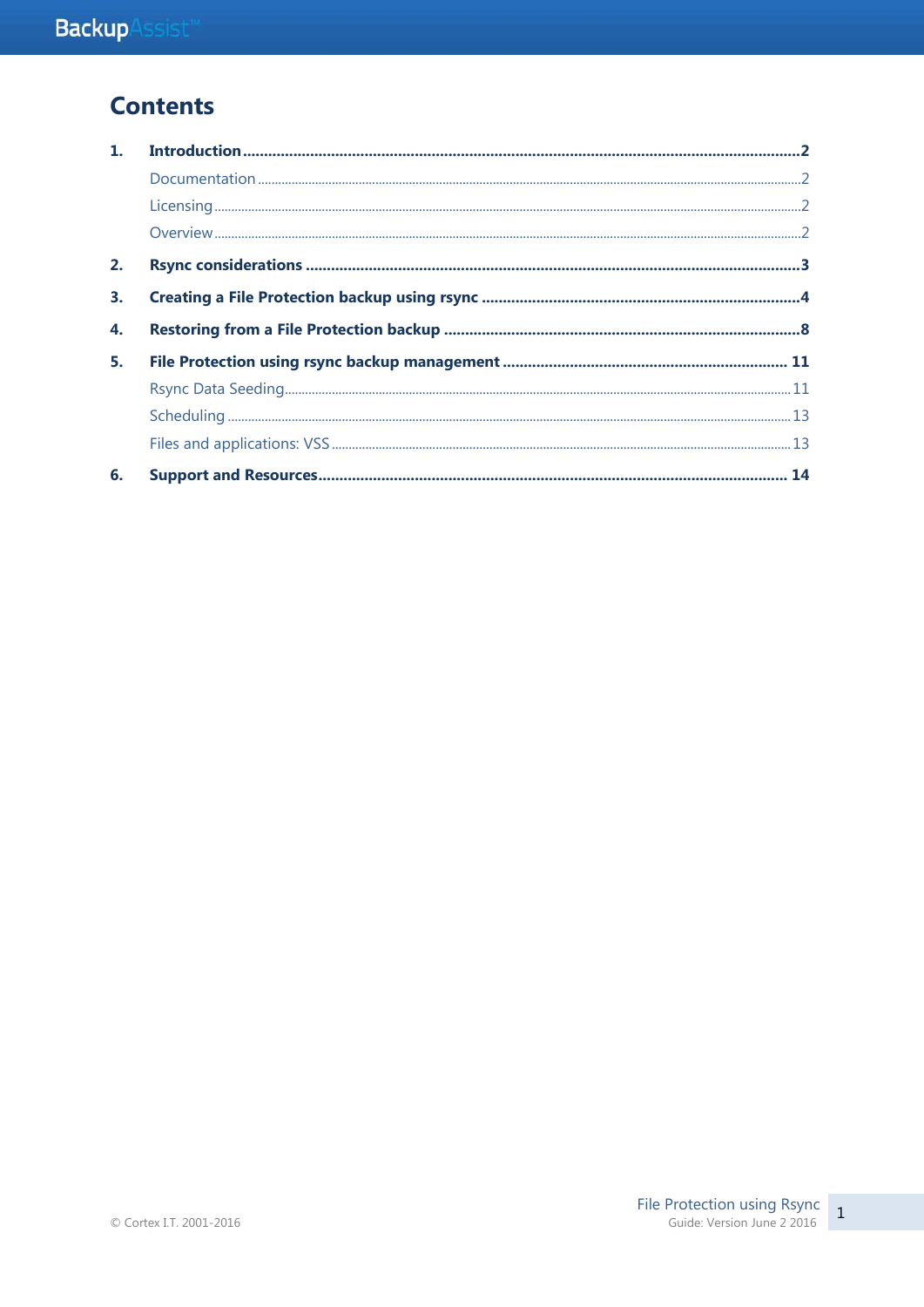# 1. Introduction



BackupAssist File Protection includes a powerful tool called Rsync that can back up data across the internet to any rsync host. This guide outlines how to use Rsync to protect your data.

Adding rsync backups to your backup strategy is an excellent way of insure yourself against data loss. Critical files can be copied to a secure, offsite location, away from your office, and backing up across the internet overcomes the need to swap tapes or hard drives. Once you've selected the host where your data will be stored, no further equipment or maintenance is required. Additional storage space can be easily added to the data host as your data requirements grow, so you don't have to worry about purchasing replacement hardware. Best of all, your critical files are available whenever you need them and can be accessed from wherever you are, using BackupAssist.

### Documentation

This guide explains how to create backups and perform restores using an rsync destination with BackupAssist File Protection. To learn how to set up your rsync destination, see our rsync setup guide.

File Protection– [Rsync setup guide.](http://www.backupassist.com/downloads/v8/file_protection_rsync_setupguide.pdf) BackupAssist – [Backup tab user guide](http://www.backupassist.com/downloads/v8/backup_tab_userguide.pdf) Rsync how-to video - Video [Presentations page.](http://www.backupassist.com/education/videos.html)

# **Licensing**

File Protection is a standard feature included with the BackupAssist license. To back up data across the internet with rsync, requires the *Rsync Add-on* license, once the initial trial period has expired. Please contact your local BackupAssist reseller or distributor for pricing information, or visit [www.BackupAssist.com.](http://www.backupassist.com/)

For instructions on how to activate / deactivate license keys, visit out [Licensing BackupAssist page.](http://www.backupassist.com/education/whitepapers/licensing_backupassist.html)

### **Overview**

Rsync is an open source application used to synchronize files and directories from one location to another. BackupAssist's implementation of this technology is in the form of an rsync destination option for File Protection backups, which allows you to back up data across the internet. The data transfer is minimized because only the data that has changed is transmitted and all data packets are compressed. You can also use built-in rsync encryption to protect the data on the rsync host.

The rsync destination that you use can be either an rsync server that you maintain yourself or a third party destination that supports rsync. Third party destinations include data centers, ISPs and cloud providers. These solutions have the advantage of high availability networks with saleable storage.

BackupAssist includes a dedicated configuration screen for backups to Amazon S3 via the s3rsync.com service. To backup to Amazon S3 with rsync, you will need both an Amazon account and an S3Rsync account.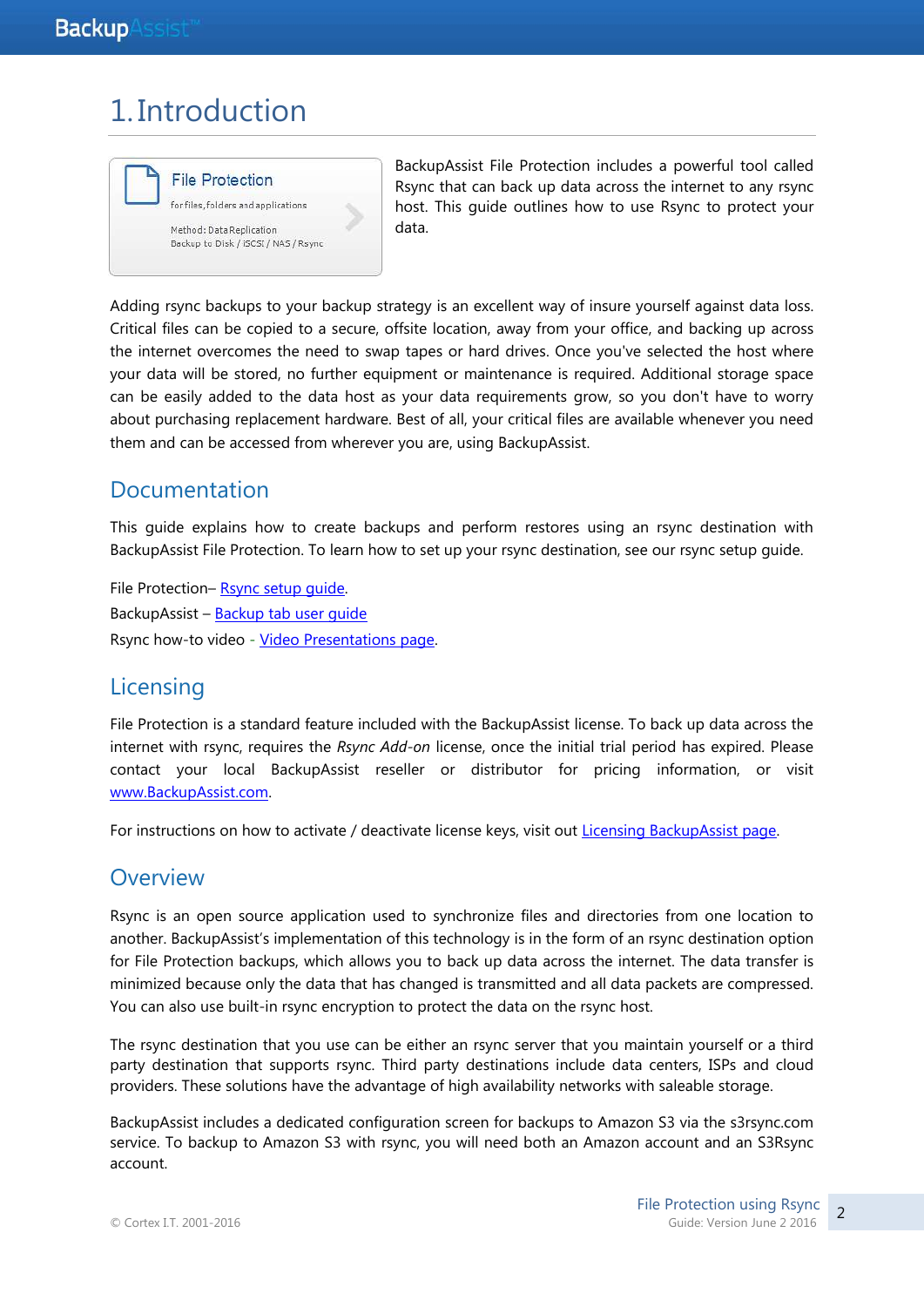# 2.Rsync considerations

The performance and flexibility of backing up across the internet can depend on how rsync is implemented. Below are some key considerations when planning your rsync backup solution.

#### **VSS applications**

VSS applications including Exchange, SQL and Hyper-V, can be backed up to an rsync destination using File Protection. For Hyper-V however, we recommended System Protection backups, which do not support the rsync destination but do support granular Hyper-V gest restores.

#### **Synchronizing drive images using rsync**

Rsync is a destination for File Protection backups. It is possible for the data source to be a System Protection image backup, but this solution is not recommended because significant performance issues that can arise. If you want to back up important files to an rsync host, the best way is to back up those files using File Protection directly. Continue to create your image backups, but back up the important files independently using a File Protection rsync backup job.

We also advise against using File Protection's rsync, to transfer File Archiving backups to an rsync host. This is because rsync uses a checksum method to perform the bit level data transfer. Rsync checks whether any data has changed by looking at the file size and modification date. This is fast and simple on a regular file system, but if you have a very large single archive file (>100 GB) it will take much longer to complete, even if only a small element has changed.

#### **Seeding**

Rsync backups are incremental backups. The first time you perform your backup, no data will exist on the data host so a full backup will be required. Seeding your backup via an internet connection may not be practical, so two methods are provided to seed your data host. These are explained in the [Rsync](#page-11-0)  [backup management](#page-11-0) section of this document.

#### **Single-Instance store**

File Protection backups cannot use single-instance store when the backup is saved on a ReFS formatted rsync destination. This means all the data will be backed up each time the backup job runs.

#### **Backup source & frequency**

Run your rsync job regularly. Regular daily backups will ensure that you keep your data transfer to a minimum and your data up-to-date.

#### **Simultaneous backups**

If you have a large number of backup jobs sending data to a host at the same time, the connections may become unreliable. It is recommended that you limit the host connections 5 at a time. Depending on storage requirements and the bandwidth available, you may increase this number with caution.

#### **Backup user accounts**

Rsync backup jobs require an BackupAssist administrator account with read access to the data source. This is set up using the *Backup user identity*, option in the *Settings* tab. The backup job will also need an rsync host account with read-write access to the rsync destination. This is enabled on the host server, and enter in the rsync destination screen.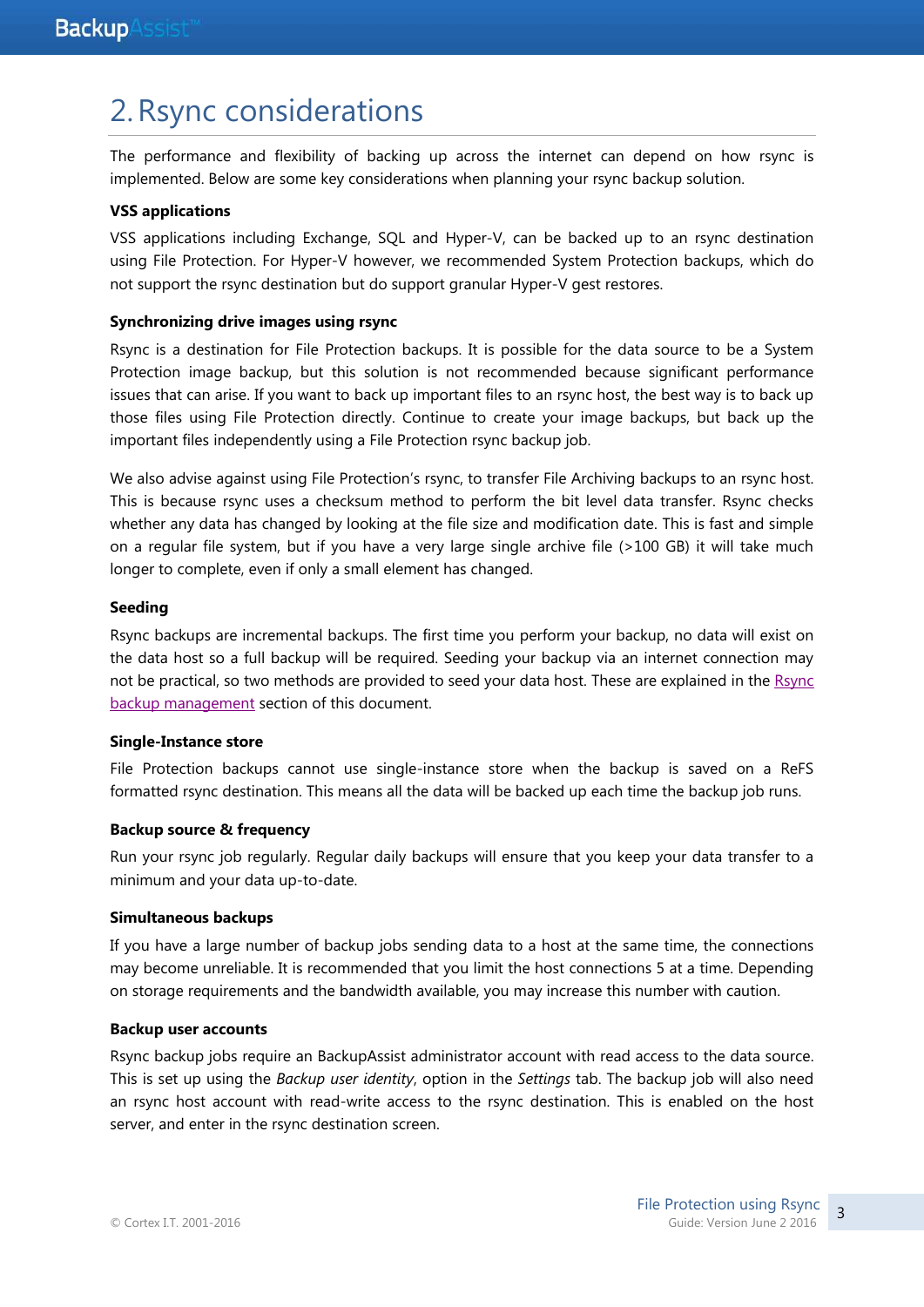# 3.Creating a File Protection backup using rsync



The following instructions describe how to create a File Protection backup job to back up your data to an rsync host.

Launch BackupAssist and follow the steps outlined below:

- 1. Select the **Backup** tab, and click **Create a new backup Job**
- 2. Select **File Protection**, and enter the details in the screen provided.

If this is the first time you have created a backup job, you will be asked to provide a *Backup user identity* if one has not been defined.

3. **Selections**

The selections screen is used to select the data and applications that you would like to back up. Any VSS applications detected will be displayed here as application directory containers.

Select the volumes, folders, files and applications that you want to back up, and click **Next.**

#### 4. **Destination media**

The destination screen is used to select the type of media that you want to back your data up to. This step's name will change to "Rsync", when you click next.

Select **Rsync** or **S3Rsync** for your backup destination, and click **Next.**

The *S3Rsync* option is for backups that use both Amazon S3 and the s3rsync.com service.

Select **Enable Rsync file based encryption** if you want the backup data to be encrypted.

| <b>Backup</b>       |                                                                                                                                      | ಾ<br>Hirtp. |
|---------------------|--------------------------------------------------------------------------------------------------------------------------------------|-------------|
|                     | Manage<br><b>© Home</b><br>$+$ New<br>ES Monitor<br><b>Reports</b>                                                                   |             |
|                     | <b>File Protection Wizard</b><br>Where do you want your backup?                                                                      |             |
| Backup              | Selections<br>Removable media<br>Destination media<br>RDX                                                                            |             |
|                     | $\overline{\phantom{a}}$<br>Smedia<br>ROX drive<br>External disk<br>m<br>3H III BUTCHES                                              |             |
| <b>Flashbird</b>    | Local media & Local network<br>Strategic and products.                                                                               |             |
|                     | Prepare madia-<br>Local directory<br>Nebuotk location<br>6031<br>Forme prombetties                                                   |             |
| Ricover             | Internet<br><b>Band Amer</b><br>C 53<br><b>ISFK</b>                                                                                  |             |
|                     | ism<br>53Rsync                                                                                                                       |             |
| $\mathbb{Z}$        |                                                                                                                                      |             |
| <b>Remote</b><br>Ġ, | SATE ANNUAL PROPERTY<br>Enable Rsync file based encryption<br>面<br>Files will be encrypted before being transmitted to Reync Server. |             |
| Settings            | <book<br>Next &gt;</book<br>                                                                                                         | Cancel.     |

**Figure 1: File Protection backup – Rsync destination selection**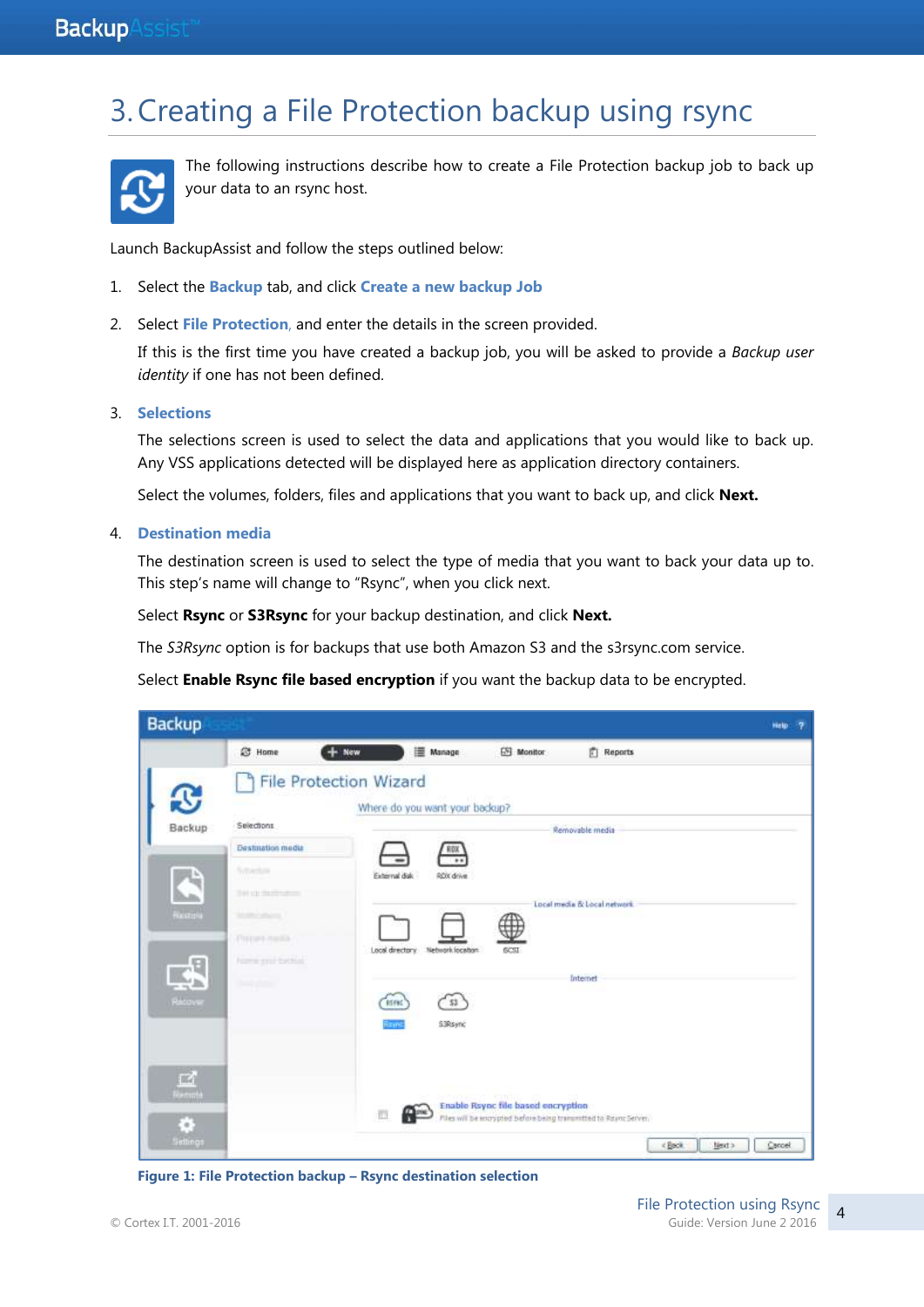#### 5. **Schedule**

This screen is used to select when the backup job is to run, and what the mix of daily and archive backups will be. A set of pre-configured schedules, called schemes, will be displayed.

Select an appropriate scheme and click **Next**.

- The schemes available will depend on the type of destination media selected in step 4.
- Clicking on a scheme will display information about the schedule used.

To learn more about File Protection schedules, refer to the [Backup management](#page-13-0) section below.

#### 6. **Set up destination**

The screen is used to configure your rsync destination. The configuration screen displayed will depend on whether *Rsync* or *S3Rsync* was selected.

**IF** the standard **Rsync** *Destination* was selected, follow the guidelines below:

| Backup |                 |                                          |                                                        |                                     |                                                                                                                                       |   |                | - 19<br>Halp: |
|--------|-----------------|------------------------------------------|--------------------------------------------------------|-------------------------------------|---------------------------------------------------------------------------------------------------------------------------------------|---|----------------|---------------|
|        |                 | ② Home                                   | $+$ New                                                | Manage                              | Monitor                                                                                                                               |   | <b>Reports</b> |               |
|        | <b>B</b>        |                                          | <b>File Protection Wizard</b><br>Rsync server settings |                                     |                                                                                                                                       |   |                |               |
|        | Backup          | Selections<br>Royne                      |                                                        |                                     | Wern when backups exceed $\left[ \begin{array}{cc} 90 & \frac{1}{10} \end{array} \right]$ % of the total capacity of the destination, |   |                |               |
|        |                 | Schedule                                 | Rayne Server:                                          |                                     |                                                                                                                                       |   |                |               |
|        | $\blacklozenge$ | <b>Set up destination</b>                | Server type:                                           | Royne aver 55H                      |                                                                                                                                       | ٠ |                |               |
|        | <b>Restore</b>  | Nickelsbirg                              | Part<br>Path on server:                                | About Raync Server types<br>22<br>٠ |                                                                                                                                       |   |                |               |
|        | $\mathbb{R}^3$  | NAME YOU CONTROL<br><b>South Francis</b> | Usemanie:                                              |                                     | Use - for your user home directory, e.g. - Hackips, CIBackups (Work                                                                   |   |                |               |
|        | Recover         |                                          | 22 53 42                                               | Register with server.               | Test connection                                                                                                                       |   |                |               |

**Figure 2: BackAssist File Protection – Rsync destination selection**

- a. **Rsync Server:** Enter your rsync server name (or IP address).
- b. **Server Type:** Select *Rsync over SSH*, *Rsync Daemon* or *Rsync Daemon over SSH tunnel*.
- c. **Port:** The default port will display for the server type selected.
- d. **Path on server:** It is best to use a new, empty directory for this path. The parent directory must exist. The sub directories will be created when the job is first run: /parent/sub\_directory/.
	- If your host is running *Windows*, enter a normal Windows path here, such as C:\Backups. Alternatively, enter a path relative to the user's home directory using a tilde ( ~/Backups)
	- If your data host is running *Linux*, you can use an absolute path by starting with a slash or a path relative to the user's home directory by starting with a tilde (e.g. "~/Backups").
- e. **Username:** Enter the username that was activated when the rsync host was set up.
- f. **Register with server:** Selecting this option will prompt you to enter the password. BackupAssist will then create a public / private key pair to authenticate you to the data host.
- g. **Test connection:** Use this button to test your connection to the rsync server. If this step fails but registration succeeded, the problem may be that the *Path on server* cannot be accessed.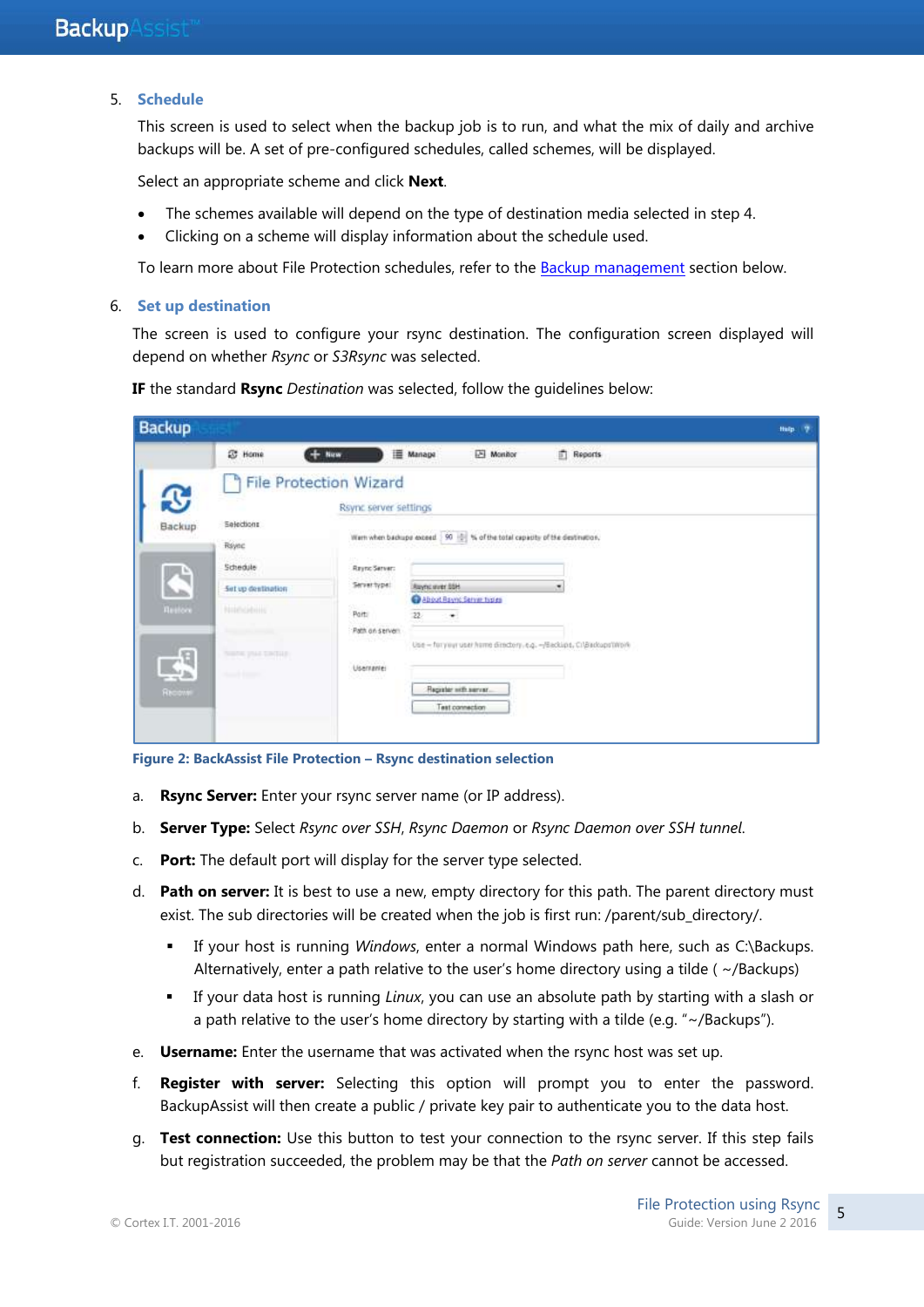**IF** the **S3Rsync** *Destination* was selected, follow the guidelines below:

| <b>Backup</b>                                                |                                                                                                     |                                                                                                   |                                                                                                                                                             |                                                                        | $\overline{\mathcal{R}}$<br>Help |
|--------------------------------------------------------------|-----------------------------------------------------------------------------------------------------|---------------------------------------------------------------------------------------------------|-------------------------------------------------------------------------------------------------------------------------------------------------------------|------------------------------------------------------------------------|----------------------------------|
|                                                              | E Home                                                                                              | $+$ New<br>Manager                                                                                | <b>IN</b> Monitor                                                                                                                                           | <b>F</b> Reports                                                       |                                  |
| <b>S</b>                                                     |                                                                                                     | <b>File Protection Wizard</b><br>S3Rsync server settings                                          |                                                                                                                                                             |                                                                        |                                  |
| Backup<br>$\blacklozenge$<br>Halfoca                         | Selections<br>53Remo<br>Schedule<br>Set up destination<br><b>National Avenue</b><br>Phillips and L. | Royal Servers<br>Amazon 53 bucket:<br>Accuss Key ID:<br>Secret Access Key:<br>Särziync usernarie: | hm shure on                                                                                                                                                 | Butt 22 +<br>Set path (buttons)<br>Sign ap <sub>ro-</sub><br>Satisfied |                                  |
| $\mathbb{R}$<br><b>Heckin</b><br>$\Box$<br><b>Rench</b><br>ö | Point for you'll fourteen<br><b>South America</b>                                                   | S3rayns SSH key path:<br>Rayne file based encryption:<br>Eiter password:<br>Confirm password      | Test connection:<br>BedrupAssist is not affiliated with end does not endorse either Singrei in Amezon SS.<br>Forgotten passwords are importible to retrain. | <b>Browse</b>                                                          |                                  |

**Figure 3: BackAssist File Protection – S3Rsync destination selection**

The information below is provided when you create:

- An [Amazon S3](http://aws.amazon.com/s3/) account
- An **S3rsync** service account.
- a. **Rsync Server**: This should be farm.s3rsync.com (the default setting) unless you have been advised otherwise by s3rsync.com.
- b. **Port**: This should be 22.
- c. **Amazon S3 bucket**: You can leave this blank unless you want to set up multiple backup jobs using the same bucket (not recommended).
- d. **Set Path**: Specify any folders you have created in the bucket.
- e. **Access Key ID**: Enter your S3 Access Key ID.
- f. **Secret Access Key**: Enter your S3 Secret Access Key.
- g. **S3rsync username**: Your username supplied by s3rsync.com (note: this is different to your Amazon username).
- h. **S3Rsync SSH key path**: The location of the saved SSH key file provided by S3rsync.com.
- i. If you selected *Enable Rsync file based encryption*, you will be prompted to create a password.

Once you have set up your rsync destination, click **Next**

Note: It is important that you keep a copy of your password in a safe place, as we cannot retrieve passwords if they are lost or forgotten.

For information on configuring S3Rsync, see the Rsync setup quide.

For information on configuring Amazon S3 go to [our Amazon S3 blog post](http://www.backupassist.com/blog/support/using-backupassist-for-rsync-with-amazon-s3/)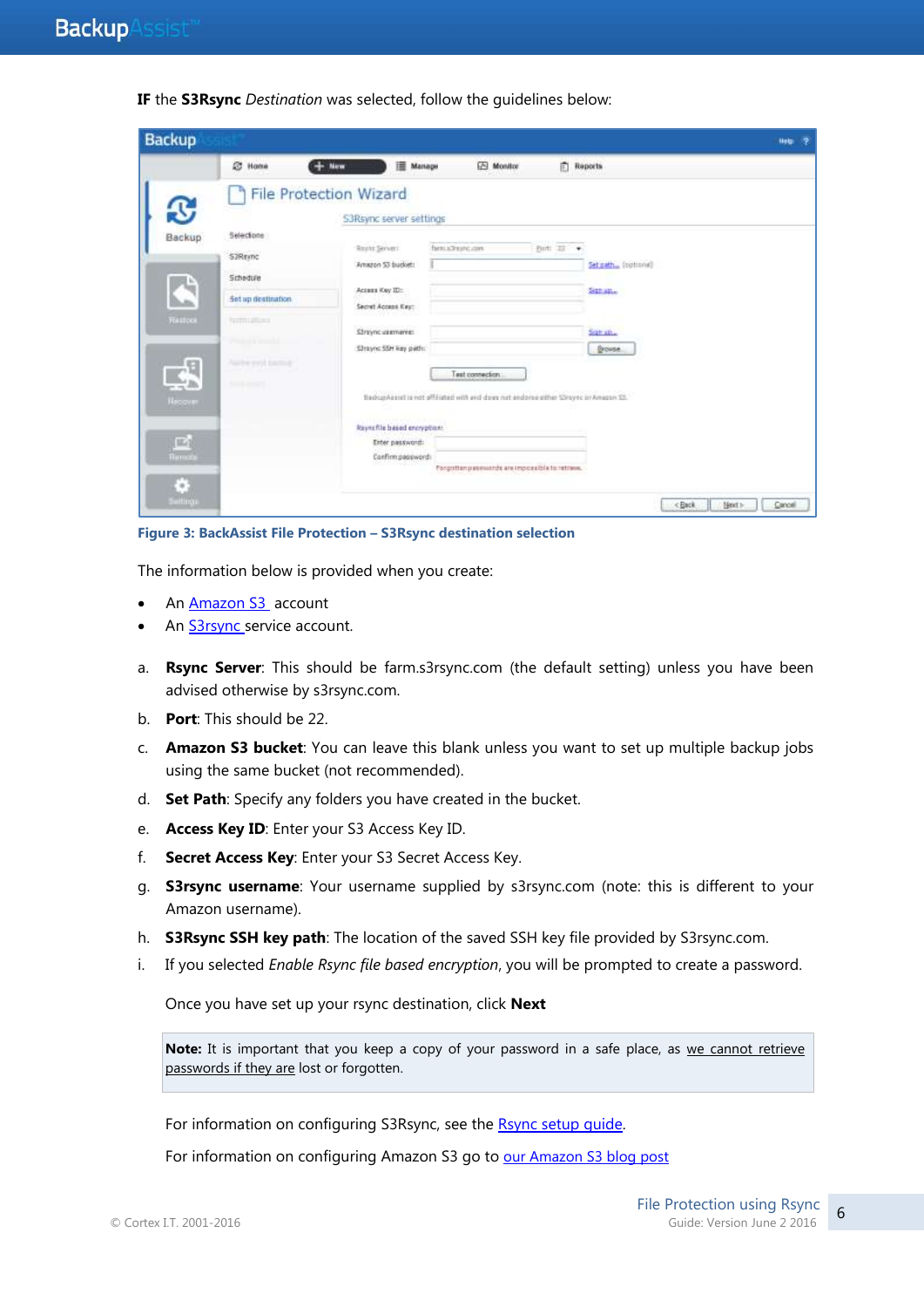#### 7. **Notifications**

Once a backup job has completed, BackupAssist can send an email to inform the selected recipients of the result. This email notification can be enabled during the creation of a backup job, if the mail server has been configured.

To enable email notifications:

- a. Select, **Add an email report notification.**
- b. Enter recipients into the **Send reports to this email address** field.
- c. Enter recipients into the **Also send reports to this email address** field. You can then select the condition under which the email should be sent, using the drop-down box.

| Backup                                                        |                                                                                                                                                   |                               |                                                                                                                                                                             |                                                                                           |                  | Hotel                                                                                                                                         |
|---------------------------------------------------------------|---------------------------------------------------------------------------------------------------------------------------------------------------|-------------------------------|-----------------------------------------------------------------------------------------------------------------------------------------------------------------------------|-------------------------------------------------------------------------------------------|------------------|-----------------------------------------------------------------------------------------------------------------------------------------------|
|                                                               | <b>四 Home</b>                                                                                                                                     | $+$ New                       | Manage<br>圖                                                                                                                                                                 | Monstor                                                                                   | <b>F</b> Reports |                                                                                                                                               |
| S                                                             |                                                                                                                                                   | <b>File Protection Wizard</b> |                                                                                                                                                                             | Do you want to receive notifications from BadoupAssist?                                   |                  |                                                                                                                                               |
| Backup<br>Radon<br>$\mathbf{A}$<br>Яесаны<br>$\Box$<br>Remite | Selections.<br>Network location<br>Schedule<br>Set up destruction<br>Notifications.<br>Produktionalist<br>Nates can barbar<br><b>September 20</b> |                               | El Add an email report notification<br>Sand reports to this entelled these:<br>nave remaindationals.com in<br>Also send reports to this amal address:<br>coccoold interview | The report notification will let you know whether the job was successful.<br>Ettera ority | ×                | You can enable backup reports and media remixder notifications by making a selection and entering the email address of the intended recovert. |
| 8<br><b>ATTENUE</b>                                           |                                                                                                                                                   |                               |                                                                                                                                                                             |                                                                                           |                  | Next ><br>$=$ Back<br>Cancel                                                                                                                  |

#### **Figure 4: File Protection - Notifications setup**

After the backup job has been created, you can modify the notifications by adding and removing recipients, setting additional notification conditions and including print and file notification types.

To send email notifications, you will need to configure an SMTP mail server for BackupAssist. See the BackupAssist settings section to learn more or the Backup tab user quide for instructions.

- 8. **Prepare media** will be skipped because rsync backups do not use removable media.
- 9. **Name your backup**

Provide a name for your backup. Click **Finish**.

#### **The File Protection with rsync backup job has now been created.**

**Important:** Once a **backup job** has been created, it should be reviewed and run using the *Manage* menu. This menu provides additional options to configure your backup. See the section, [File Protection](#page-11-1)  [using Rsync backup management,](#page-11-1) for more information.

**Important**: Once the *backup* has been created, it should be checked. You can check the backup by performing a manual test restore, or using the **Backup Verification feature.** A manual restore is the only way to fully test a backup, and regular manual restores should be part of your backup solution.

7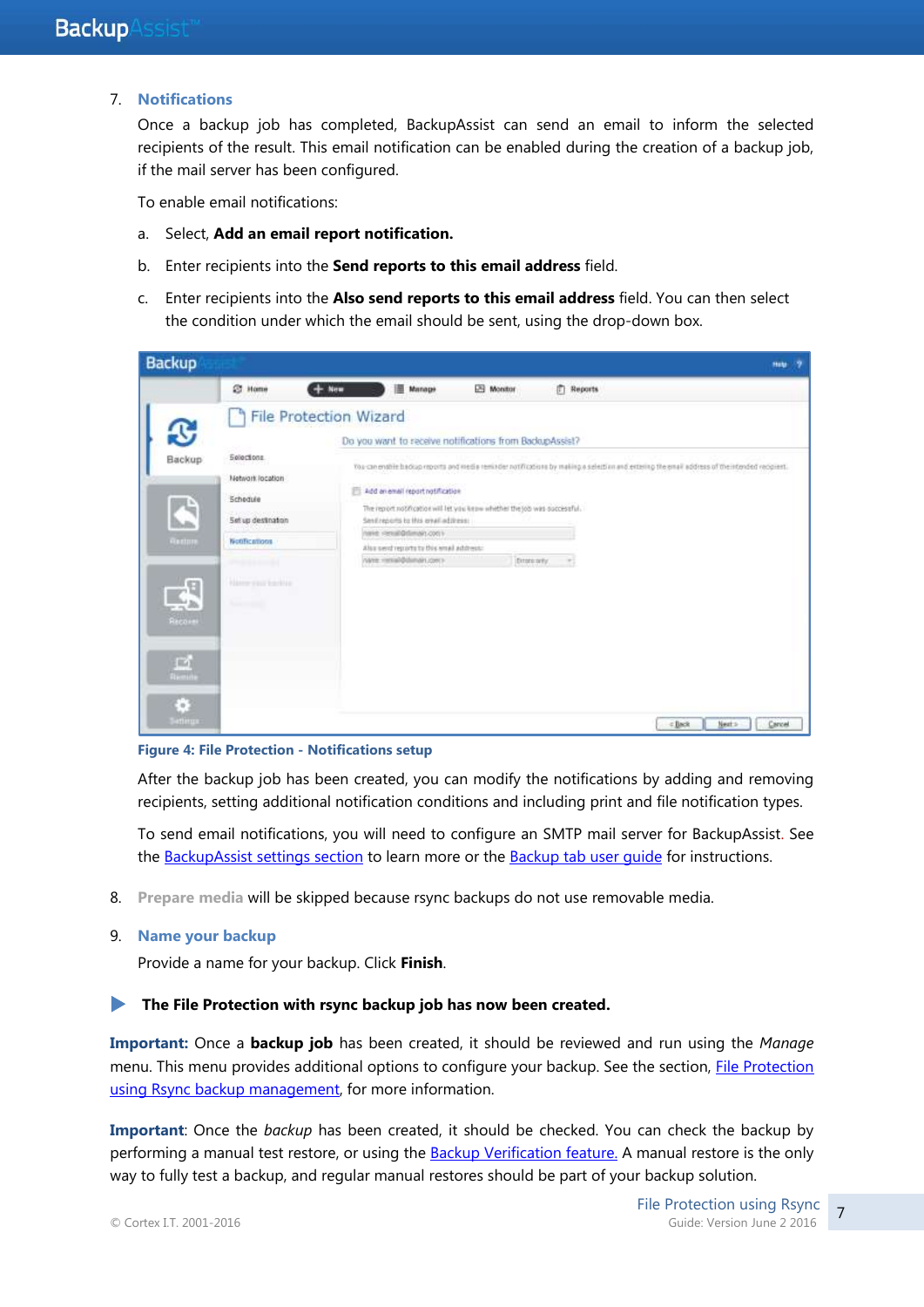# 4.Restoring from a File Protection backup



This section provides instructions on how to restore data that was backed up using BackupAssist's File Protection using rsync.

To restore data from a **File Protection** backup, start BackupAssist and follow these steps:

#### 1. Select the **Restore tab**

The *Restore tab* has a *Home page* and a *Tools menu*. The *Home page* is the default screen and the recommended starting point for performing a restore. The *Tools menu* should only be used by experienced administrators or users being assisted by technical support.

- 2. From the **Home page**, select the type of restore you want to perform.
	- *Files and folders* will display all data backups and all VSS application backups.
	- *Applications* will display backups that contain VSS applications, and exclude data only backups.
	- *Exchange*, *SQL* or *Hyper-V*, will display all backups that contain the selected application. Selecting an application type will display application specific restore tools (e.g. Hyper-V Granular Restore and SQL Restore) as well as the Restore Console.
- 3. Once you have selected the type of restore you want to perform, the *Home page* will display all catalogued backups that match your selection. The backups displayed will be for active backup jobs, and grouped by the source data's location and the restore tool that can be used.
	- If a backup can be used by two restore tools, it will appear in two groupings.
	- If a backup contains data from multiple locations, it will appear in a grouping for each location.

If your backup included both data and VSS applications, both will be available to restore once the backup has been loaded in step 4, regardless of the restore type selected.

#### Select the **Restore Console.**

| <b>Backup</b>            |                                              |                  |                     |                   |              | Help ?          |
|--------------------------|----------------------------------------------|------------------|---------------------|-------------------|--------------|-----------------|
|                          | $K$ Tools<br><b>E</b> Home                   | <b>P</b> Reports |                     |                   |              |                 |
| $\mathbf{\mathfrak{S}}$  | Restore > Files & Folders<br>$\blacklozenge$ |                  |                     |                   |              |                 |
|                          | $\blacktriangle$ Files on D:<br>11100000     |                  |                     |                   |              |                 |
| Beckup                   | 3ob                                          | <b>Badups</b>    | Earliest            | LEMIS             | O.           | Restore Console |
|                          | d) inspecifienpo                             |                  | \$72913             | 1/7/2013<br>www   |              |                 |
|                          |                                              |                  |                     |                   |              |                 |
|                          | <b>Files</b> on C:<br>41 International<br>◢  |                  |                     |                   |              |                 |
| Restore                  | Ish-                                         | Backram          | <b>Sirtiset</b>     | Latista           | $\mathbf{e}$ | Restore Console |
|                          | To ele Badour                                |                  | 7/18/2019           | 7/18/2014         |              |                 |
|                          | THE SHOW MUST.                               |                  | 6/35/2014           | 7/23/201+         |              |                 |
|                          | TRIESING HLB3                                |                  | A705/2014           | 72220114          |              |                 |
|                          | File Stare Archiving<br>n                    |                  | 4/20/2019           | 3/23/2014         |              |                 |
| $\overline{\mathcal{A}}$ | <b>Selection</b><br><b>Tileins</b>           |                  | 5/21/2013           | WIW2013           |              |                 |
|                          |                                              |                  | 5/3/2015<br>57/2317 | 3/2/2813<br>WOODS |              |                 |
| <b>MESSINE</b>           | LE maps extrage.                             |                  |                     |                   |              |                 |
|                          | Type echange                                 |                  | WINSHIP             | IMAG013           |              |                 |
|                          |                                              |                  |                     |                   |              |                 |
| $\Box$                   |                                              |                  |                     |                   |              |                 |
| Remote                   |                                              |                  |                     |                   |              |                 |
|                          |                                              |                  |                     |                   |              |                 |
| ä                        |                                              |                  |                     |                   |              |                 |
| Settings                 |                                              |                  |                     |                   |              |                 |
|                          |                                              |                  |                     |                   |              |                 |

**Figure 5: BackupAssist Restore Home page – selection results**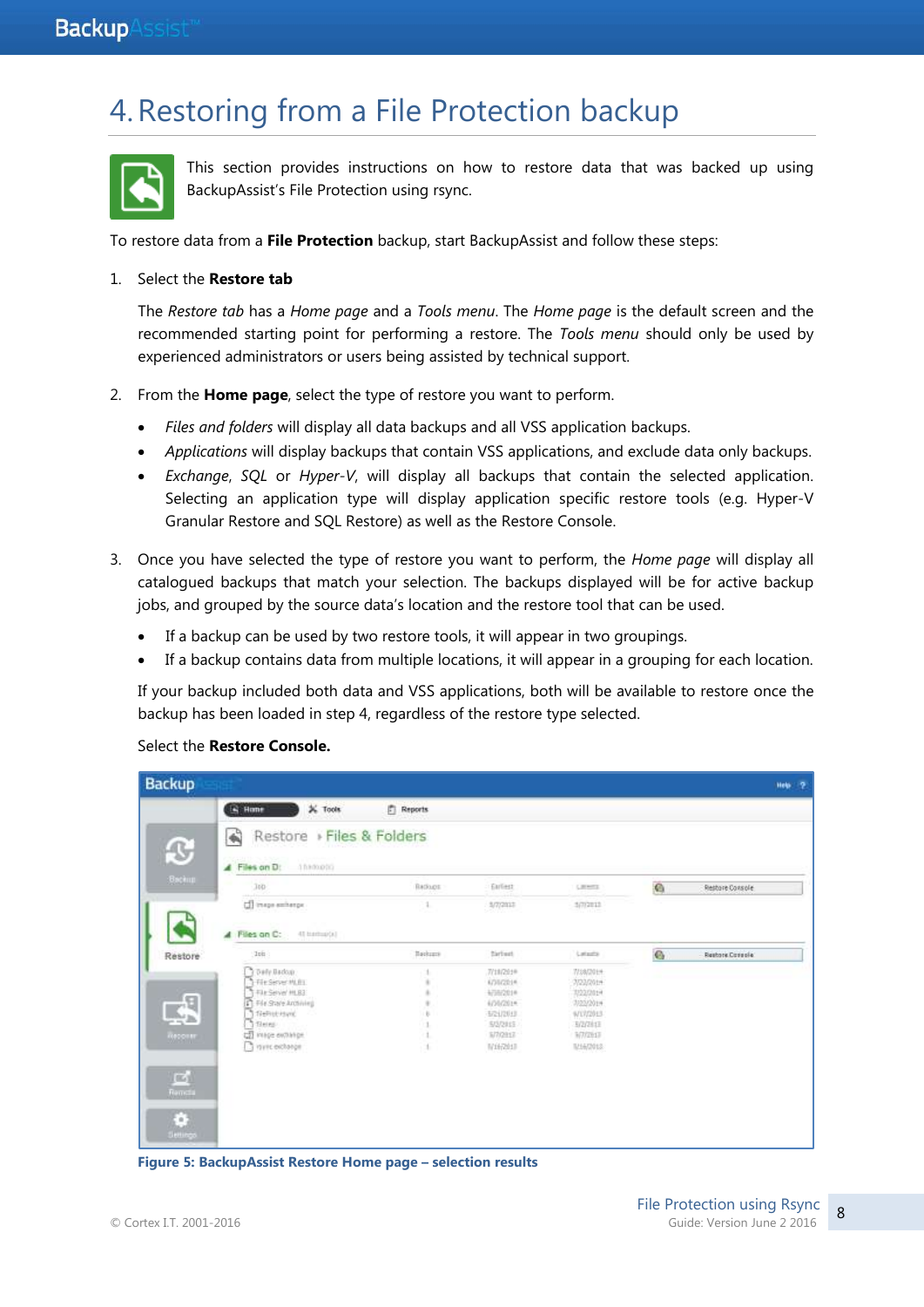#### 4. **Restore Console – backup and data selection**

The BackupAssist *Restore Console* will open and load all of the backups that were listed on the *Home page*. The next step is to locate the data you want to restore, from the loaded backups.

The Restore Console provides two tools to locate your data:

- The **Browse** tab. Select this tab if you know the backup and date you wish to restore from, or if you need to restore an entire backup set.
	- a. Use the drop-down menu to choose the backup that you want to restore from.
	- b. Use the calendar to select the date you want to restore from.
	- c. Use the middle panes to expand the backup set.
	- d. Select the data to restore.
	- e. Click **Restore to** at the bottom right of the window.
- The **Search** tab. Select this tab to search all of the loaded backups for the data you want to restore. You can display data filtered by name, date, size and type, for all backups. The results can be compared (e.g. the dates of two files) to identify the correct data selection.
	- a. Enter your search term (The search accepts wild card searches, such as *\*.log* or *\*.doc*).
	- b. Select a filter/s if required.
	- c. Click the *Search* button.
	- d. Select the data to restore.
	- e. Click **Restore to** at the bottom right of the window.

| Cload backups 42 backups hinded 30 Clear                       |                                                                                          |                                                            |               |
|----------------------------------------------------------------|------------------------------------------------------------------------------------------|------------------------------------------------------------|---------------|
|                                                                |                                                                                          |                                                            | <b>O</b> Halp |
| Browse L. Rie search                                           |                                                                                          |                                                            |               |
| Select a backup to browse:                                     | Contents of File Protection - To Raync host - 13/02/2013 10:                             | Folder details                                             |               |
| Mie Protection - To Reynchost<br>۰                             | 日 20 20 Q H<br><b>E- E- Dete to backup</b><br>$\frac{1}{2}$ of PDF.<br>il-File Templates | Saw <sub>1</sub><br>Name:<br>Type<br>Data to backup        | Last Modified |
| February 2013<br>s.<br>$\alpha$<br>Mon Tue Wed Thu Fri Sat Sun |                                                                                          | BackupAssist - Restore                                     |               |
| 13                                                             |                                                                                          | <b>Load backups</b><br>Backup<br>Select backgra to restore |               |
|                                                                |                                                                                          | Load all known backups<br>ü                                |               |
|                                                                |                                                                                          | $3 +$<br>Load known backups - last<br>u                    |               |
|                                                                |                                                                                          | i0<br>Load backups from tape                               |               |
|                                                                |                                                                                          | 湓<br><b>Browse for backups</b>                             |               |
| <b>Backup details</b><br>File Protection - To Reync host<br>1m |                                                                                          | $^{\circ}$<br>Clear loaded backups                         |               |
| Date: 13/02/2013 10:00 PM<br>Media: Mirror                     |                                                                                          | 42 hackage loaded                                          |               |
| Original locatture<br>C: Data to backup)                       |                                                                                          | OK:                                                        |               |

**Figure 6: BackupAssist Restore Console – backup and data selection**

If you wish to load backups for deleted backup jobs and for other backup groupings on the Home page, select *Load backups* and then *Load all known backups*.

For more information about data selection, refer to the Restore tab quide.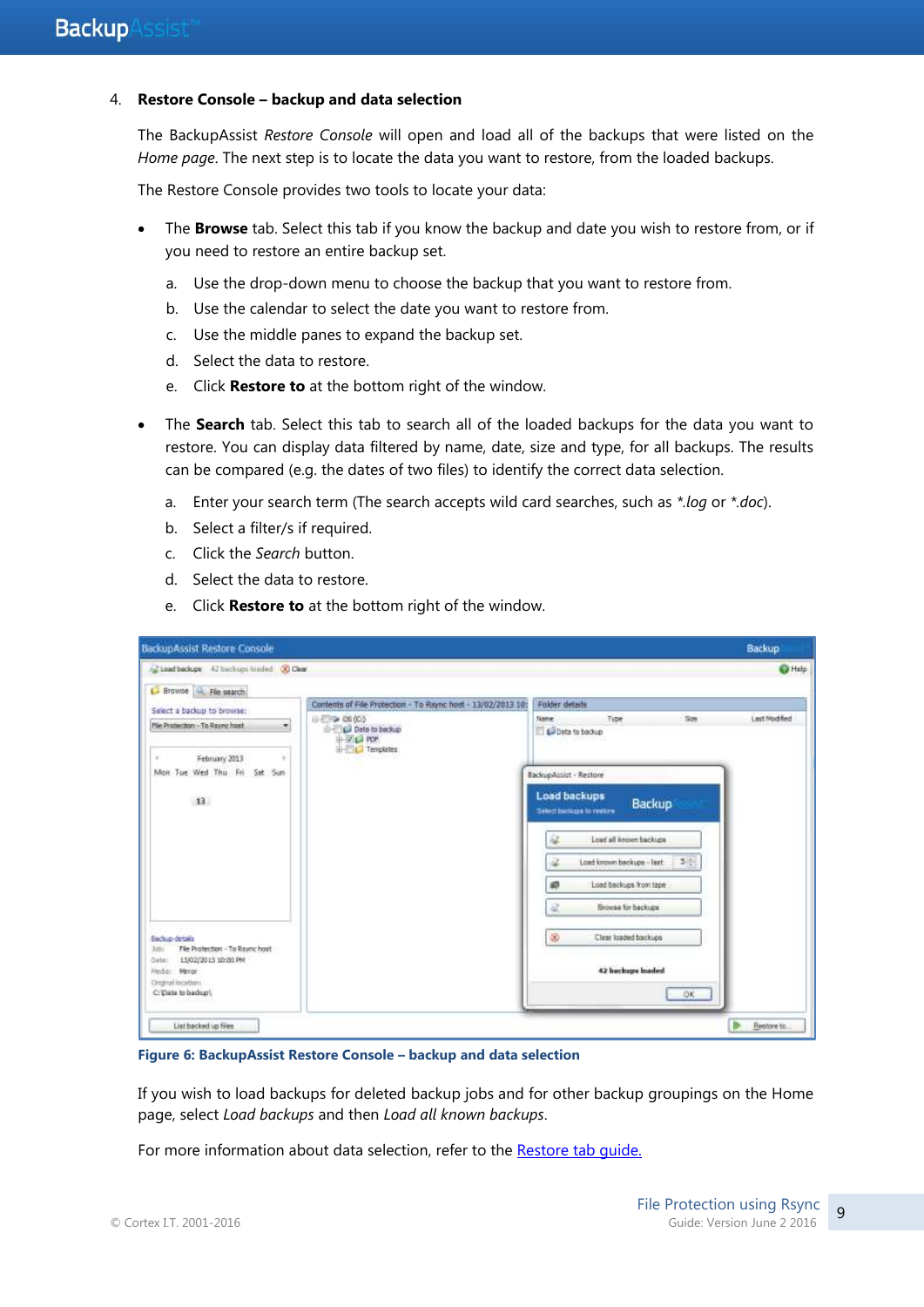#### 5. **Restore Console – restore destination selection**

When you select *Restore to,* a window will open showing the *Backup location,* the *Restore to* destination and the *Restore options*.

| From backup location.<br>commercial contracts and the                                                                                                                                          |  |                                                 | <b>Progress</b> |                                    |
|------------------------------------------------------------------------------------------------------------------------------------------------------------------------------------------------|--|-------------------------------------------------|-----------------|------------------------------------|
| C: Daily backups Friday /C Data to backup graphics<br>C:\Daily backups\/hiday\C\Data to backup\C\Data to backup\Templates<br>C:\Dally backups\Priday\C\Data to backup\PDF\pld\SDURCE DOCUMENTS |  |                                                 |                 |                                    |
| Backup locators:                                                                                                                                                                               |  | Restore to: Criginal locations                  | ٠               | Restore options:                   |
| An alternate backup location<br>The original badsup location                                                                                                                                   |  |                                                 |                 | ۷<br>Overvrite existing files.     |
|                                                                                                                                                                                                |  |                                                 |                 | V Restore NTFS security attributes |
| An alternate backup location.<br>Create a log file listing all processed files                                                                                                                 |  | Queue all backup jobs when a restore is running |                 |                                    |

**Figure 7: BackupAssist Restore Console – restore destination**

- a. Review **Backup location**.
- b. Review **Restore to:** Leave the *Original location* selected or chose an *Alternative path*.

Restoring to an alternate location will use a minimal path. For example, restoring a single file to an alternate location will copy the file to the location without re-creating the original folder structure.

- c. Review the **Restore options:**
	- Select one of the following: *Overwrite all existing files*, *Do not overwrite existing files* or *Only overwrite older files*.
	- The option, *Restore NTFS security attributes* will be selected by default.
- d. Selecting *Create a log file listing all processed files*, will create a file that lists the success or failure of each file. The log is opened by selecting the log file's link in the backup report.
- e. *Queue all backup jobs when a restore is running*, is selected by default.
- f. Click the **Restore** button.
	- The Restore Console will connect to your rsync host and restore the selected files.
	- The restore will run from the destination window and a **Report** link will appear once the restore has finished.
- g. Select **Done**.

#### **Your File Protection using rsync restore has now been completed.**

**Important:** Only backups made with BackupAssist v5.3 or later will show up in the Restore Console.

**Important:** The Restore Console can restore encrypted files, but you will need to supply the password. It is important that you keep a copy of your password in a safe place, as we cannot assist you with opening password encrypted files if your password is lost or forgotten.

**Helpful hint:** These instructions explain how to restore data using the *BackupAssist Restore console*. If you do not have BackupAssist installed and need to restore a *File Protection* backup, you can manually browse the *rsync* destination and transfer data back using any method permissible by your host.

10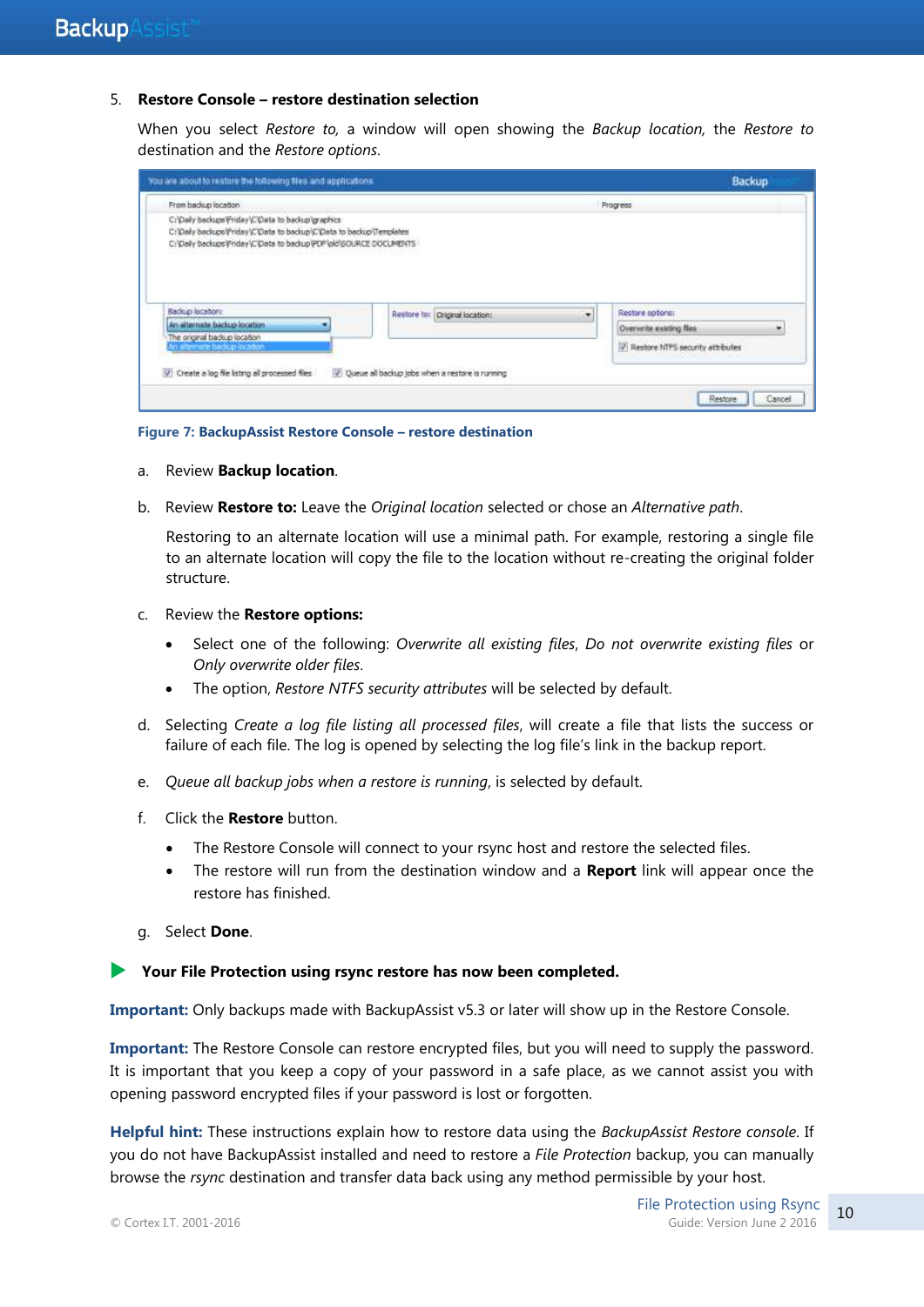# <span id="page-11-1"></span>5.Rsync backup management

Once you have created a backup job, you can modify the settings and access advanced configuration options using the *Manage* menu.

To access the backup management screen:

- 1. Select the BackupAssist, **Backup tab.**
- 2. Select **Manage** from the top menu. A list of all backup jobs will be displayed.
- 3. Select the backup job you want to modify, and select **Edit.**
- 4. Select the required configuration item on the left. Key configurations are described below.

To learn more about the backup management options, see the [Backup tab guide.](http://www.backupassist.com/education/v8/whitepapers/backup_whitepaper.html)

### Rsync options

Select the **Rsync options** item from the left hand menu. The *Rsync options* page contains 15 different configurations for backing up your data across the internet including:

- Rsync and SSH command line options.
- Data transfer limits.
- Backup permissions.
- Backup logging and a media usage report.
- Rsync encryption and encryption password.

### <span id="page-11-0"></span>Rsync Data Seeding

Rsync backups are incremental backups. The first time you perform your backup, no data will exist on your data host so a full backup is required. If you enable or disable encryption for an rsync job, BackupAssist will need to *re-seed* the backup to the rsync backup destination with a full set of data.

Seeding your backup via an internet connection can take a long time. For this reason, two data seed options are available for rsync host servers that you have local access to. This may exclude third party vendors. Once the initial seed to the data host is complete, each successive backup will be an incremental backup of data that has changed.

#### **Option 1 – Seeding a permanently offsite data host**

You can use BackupAssist's *Seed Backup* function, to automatically seed data offsite using a removable media, which can be physically transported to the data host so that the data can be uploaded locally.

To seed your data using this method, follow these steps:

- 1. Connect a removable media device to the machine running BackupAssist.
- 2. Select your backup job from the **Manage** Menu
- 3. Select **Edit** from the top menu.
- 4. Select the **Destination** left menu item.
- 5. Click the **Seed backup** button
- 6. Select the location of an empty folder on your portable media.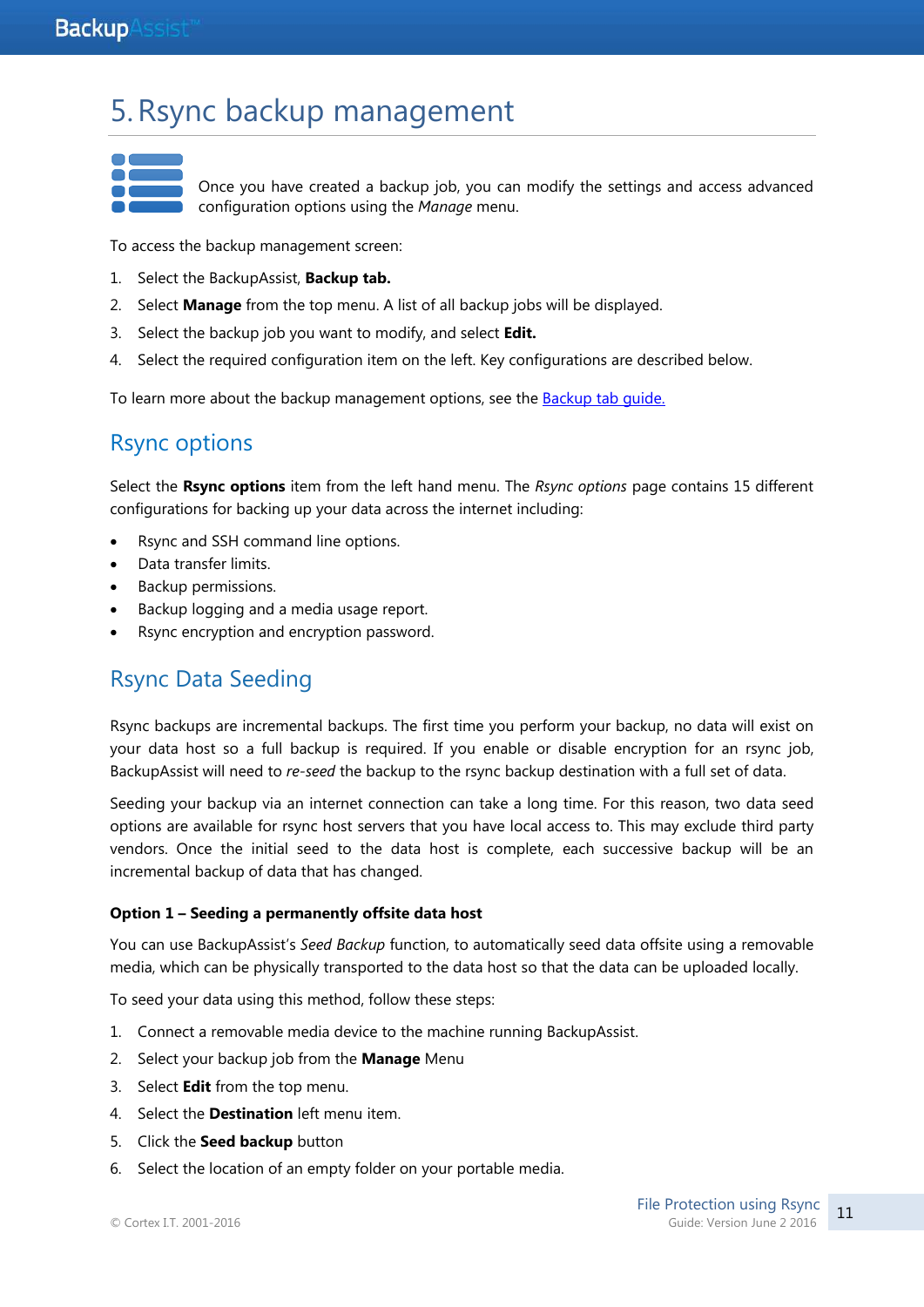

**Figure 8: Manage backup jobs screen – Destination seeding**

- 7. Once the seed is complete, your portable media should contain:
	- A **directory** with the seeded data
	- A **README.txt** file containing instructions on how to copy the seed to your rsync server
	- An .**sh script file**, which is used to copy your data to your rsync server.
- 8. Transport the portable media containing the seed to the site where your rsync server is located.
- 9. Connect the device to the rsync host server and copy the seed to it:

For a Windows server (assuming the seed is located on E:\SeedFolder)

- a. Go to the *Start* menu > CopSSH > Start a Unix BASH shell.
- b. Enter the following command: bash "/cygdrive/e/SeedFolder/seed.sh".

**For a Linux or Unix server** (assuming the seed is located in /mnt/usbdrive/SeedFolder).

a. Run the following command in your shell: bash "/mnt/usbdrive/SeedFolder/seed.sh".

A complete seed of your data should now be copied to your rsync server. Each successive backup from now on will be an in-file delta incremental backup of data that has changed.

#### **Option 2 – Bringing your data host onsite to perform the seed**

This method is suitable for "standalone" data hosts (where a data host is not shared among multiple clients) that can be physically transported onsite – such as NAS devices.

Seeding your data is easy – simply follow these instructions:

- 1. Connect your data host to the LAN and make a note of its IP address / Hostname.
- 2. Create your BackupAssist rsync job, run it at convenient time and wait for it to complete.
- 3. Move your NAS to its permanent location.
- 4. Update the job settings in BackupAssist to reflect the new IP address / Hostname.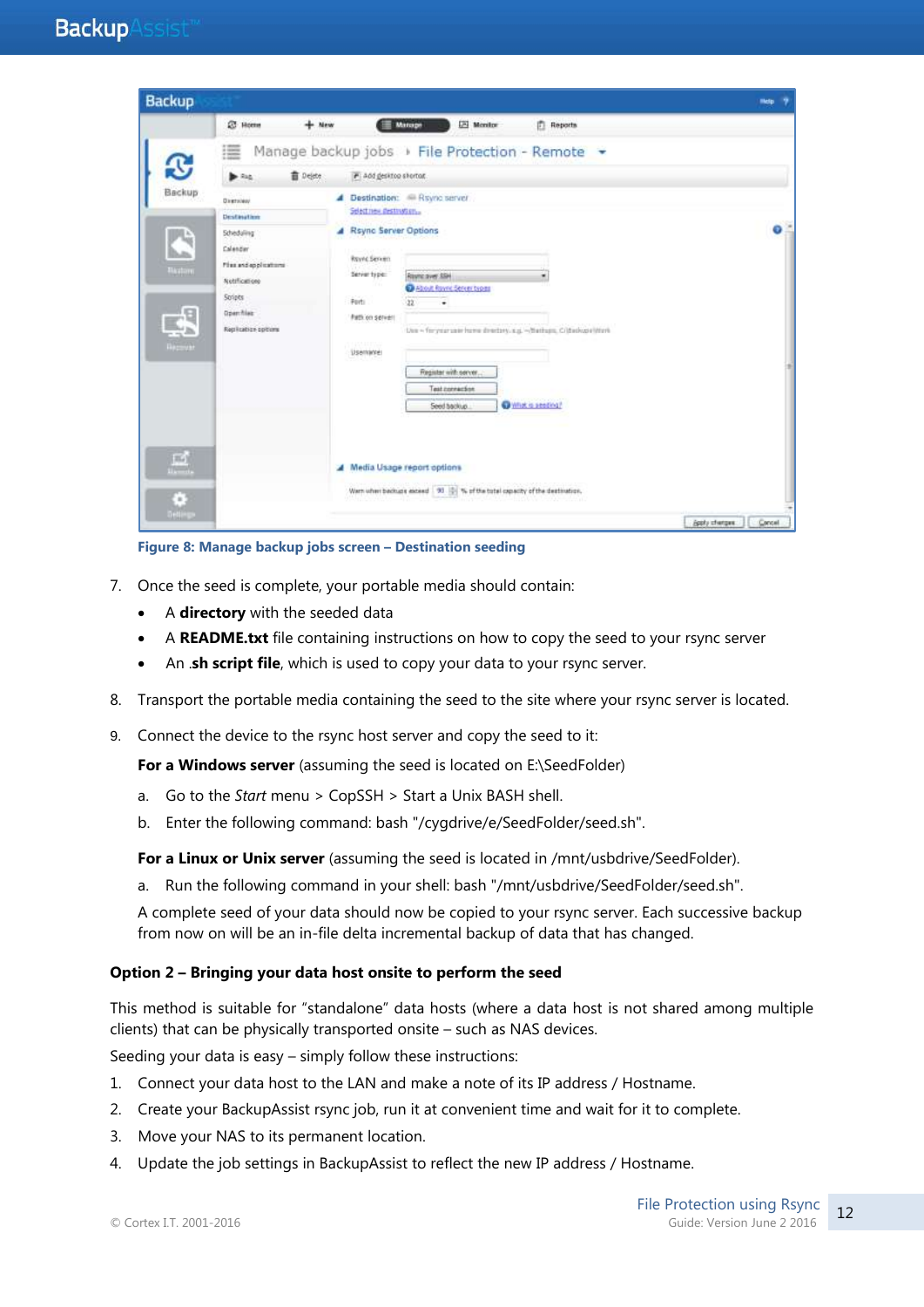### <span id="page-13-0"></span>**Scheduling**

Selecting *Scheduling* will display the **Scheduling options.** You can use this screen to change the default time and days of your scheme's daily backups. If you selected a scheme with archive backups (e.g. weekly, monthly), you can specify when each archive backup will run. The current scheme is shown, along with two pop-up menus: *Select a new schedule* and *Customize schedule*.

**Select a new Schedule:** This will display the pre-configured backup schemes that you chose from during the creation of your backup job. The selections available will depend on the type of destination media you have selected. You can select a different scheme using this option.

**Customize schedule:** This selection can be used to modify each backup within your current schedule. The customizations available will depend on the type of backup media used. For File Protection backups, the *Method* field can only be set to *Automatic*. This is because single instance store provides the benefit of incremental backups in a full backup format. This technology is managed by BackupAssist and does not require further modification.

# Files and applications: VSS

The Volume Shadow Copy Service (VSS) is a Microsoft Service that creates a copy of an application's data (e.g. Exchange and SQL) so the data can be backed up without interfering with the application. BackupAssist is a VSS-aware backup client, so it can backup application data using VSS. BackupAssist will automatically detect *locally* running VSS applications and list them for selection during the **Destination** step of the backup job creation.

VSS applications are displayed under the **Files and applications** menu item. You can modify your backup job by selecting entire VSS applications or drilling down to individual components. In some cases, only applications that are currently running will be detected. If an application is not listed, try restarting it and then click the *Refresh* button in BackupAssist.



**Figure 9: Manage backup jobs screen – File and applications option**